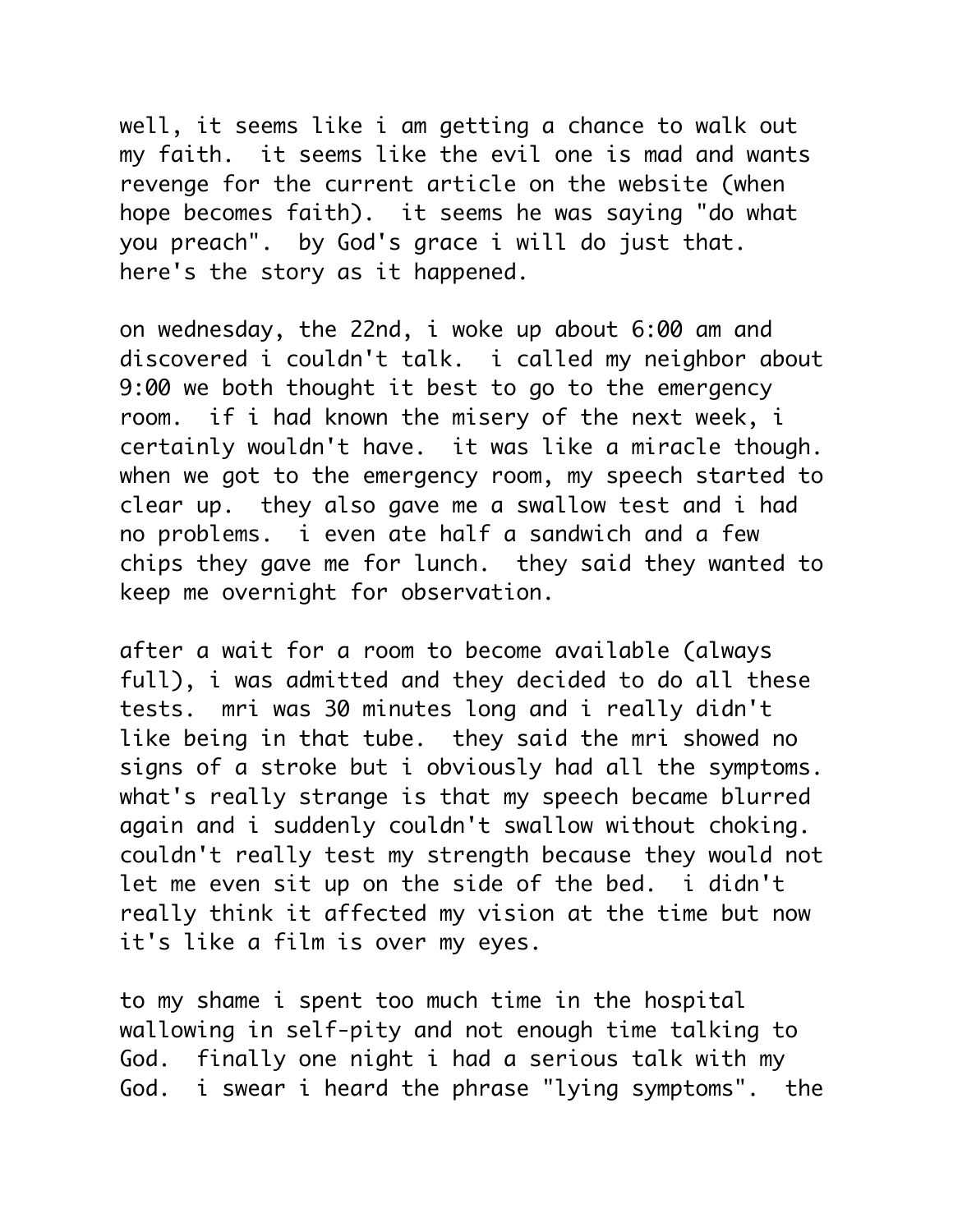enemy will try to put on us anything we are willing to accept. the Lord says we are to resist the enemy and use His word to battle. Jesus won the victory when He rose from the dead. He paid for it all at the cross. i know that we all have to die and many times it is a sweet release. it says He appointed our times and places. i believe we all have a race to run and a chance to add as we would to His glory. a chance to hear that command to move up closer at the feast.

i don't know what my appointed time is. admittedly i was looking forward to being with Him, but is there even one more thing i can do to encourage, influence or win someone to Christ? a lost soul that is headed for a place of eternal regret.

my typing is now much slower. the two fingers i type with are drawing further up. mistakes are so frequent i always have to proofread before i send. but this is now my only means of communicating. since i can not eat or drink, this trial will not be long. even though my weight might sustain me quite a while, one must have water. ice chips alone will not sustain me long. to my utter amazement the release notes from the hospital instructed hospice my diet was eat as desired and not to take any meds. the doctor spoke of even changing the blood thinner to a stronger one. my urine is the color of grape juice from the blood thinner shots they were giving me twice a day. all in all. God has His work cut out.

so what am i to do? i choose to believe my Jesus. was He lying when He said "whatever things you ask in prayer, believing, you will receive"? or when He said